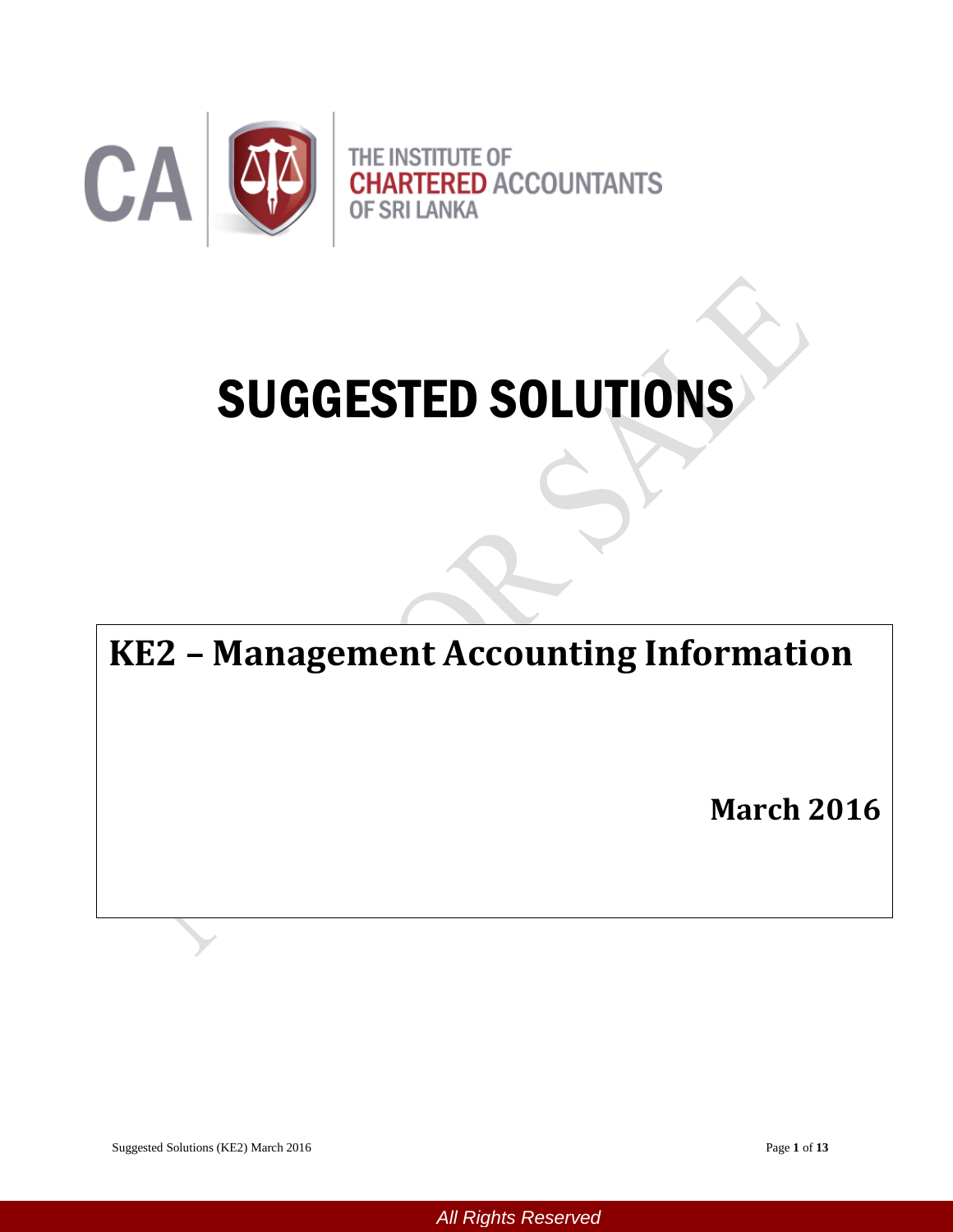# **பிரிவு 01**

#### விடை 01

1.3 **LO 1.3.1** உற்பத்திப்பொருள்  $X = 4*3$  மணித்தியாலங்கள்  $=$   $\sim$  12.00 உற்பத்திப்பொருள்  $Y = 4*7$ மணித்தியாலங்கள்  $=$  28.00  $\omega$ மாத்த மணித்தியாலங்கள் பார் $\omega_{\rm{max}}$  $\mu$ ணித்தியாலத்திற்கான வீதம்  $250.00$ வாராந்தக் கொடுப்பனவு $10,000.00$ விடை $(B)$ 1.4 **LO 1.4.1** 1.1 **LO 1.2.1** மூல ஆவணங்கள் உள்ளக ஆவணங்களாகும். விடை $(C)$ 1.2 **LO 1.2.2** FIFO இன் கீழான விற்பனைக்கிரயம் அண்மைய கால விலைகளைப் பிரதிபலிப்பதில்லை. விடை $(B)$ 

|                       | மொத்த நிலையான மேந்தலைகள்                |          | 136,000                                                         |
|-----------------------|-----------------------------------------|----------|-----------------------------------------------------------------|
|                       | உபயோகிக்கப்பட்ட கூலி $(25,000+9,000) =$ |          | 34,000                                                          |
|                       | வேலை 1 இற்கான நிலையான மேந்தலைகள்        | $\equiv$ | 100,000                                                         |
|                       |                                         |          | வேலை 1 இற்கான குறைவேலை பெறுமதி = 20,000+34,300+25,000+100,000 = |
|                       |                                         |          | 179,300                                                         |
| எனவே, சரியான விடை "B" |                                         |          |                                                                 |

## 1.5 **LO 2.5.1**

பிரதிநிதித்துவப்படுத்துகின்ற மாதிரி C இனால் தரப்படுகின்றது.

## 1.6 **LO 3.1.1**

உற்பத்திப்பொருட்களுக்கு நிலையான கிரயங்கள் உள்ளடக்கக்கிரயவியலில் உள்ளடக்கப்படுவதனால் கூற்று (1) சரியானது.

எல்லைக்கிரயமிடல் விற்பனை இல்லாதபோது போலியான நட்டத்தை உருவாக்குவதனால் கூற்று (ii) பிழையானது.<br>எல்லைக்கிரயமிடலை அடிப்படையாகக்

எல்லைக்கிரயமிடலை அடிப்படையாகக் கொண்டு செயற்பாட்டு<br>இலாபத்தைக் கணிப்பிடும் போது நிலையான கிரயங்கள் முழுவதும் போது நிலையான கிரயங்கள் முழுவதும் காலக்கிரயமாக தாக்கல் செய்யப்படுவதனால் கூற்று (iii) உம் கூட பிழையானது.

எனவே சரியான விடை  $A''$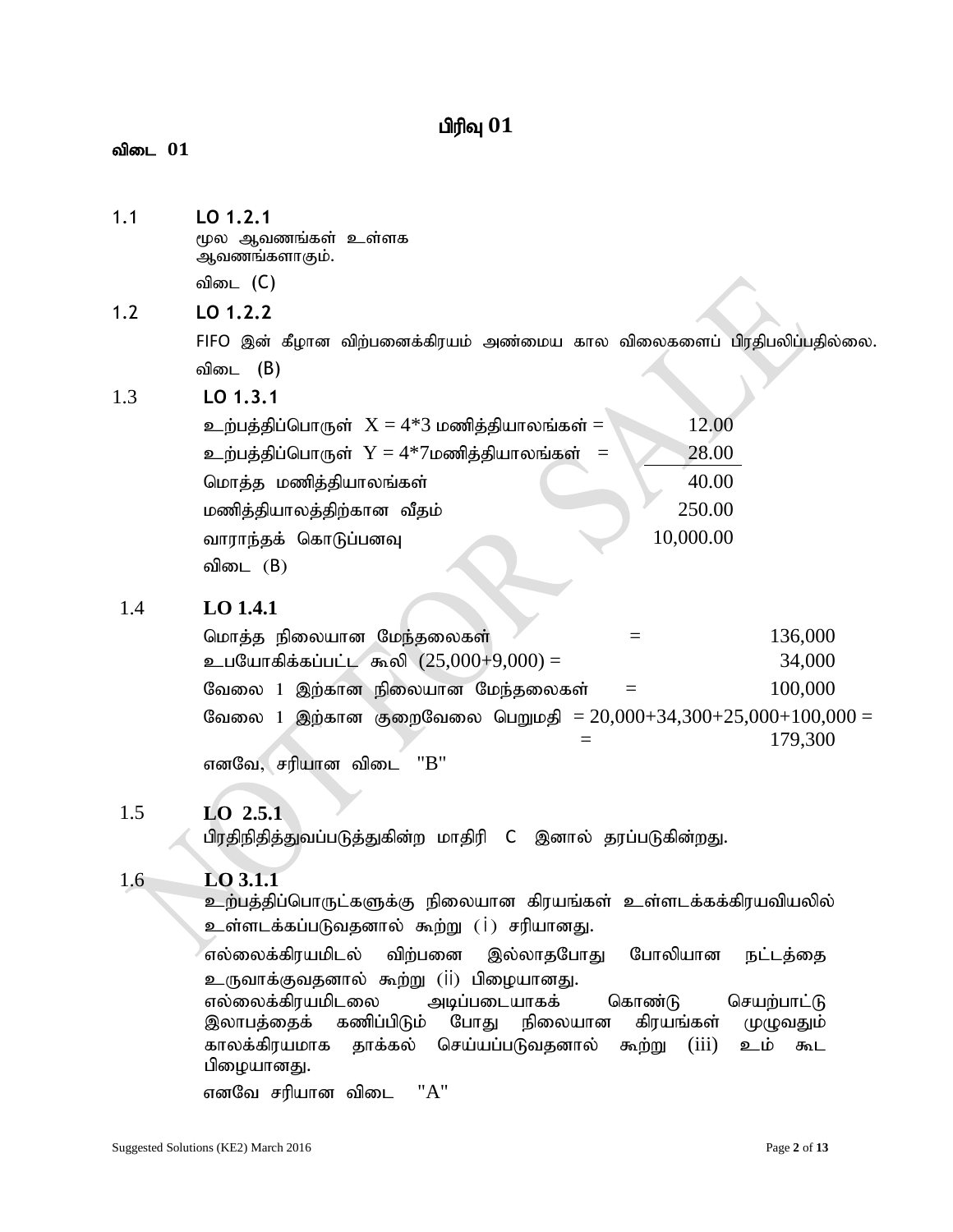## 1.7 **LO 3.1.3**

உள்ளடக்க முறைமையில் அதிகரிக்கப்பட்ட இலாபம் =  $850,000$ - $550,000 = 300,000$ இவ்வேறுபாடு இருப்பு அசைவின் உள்ளடக்கப்பட்ட மேந்தலை காரணமாக இருப்பு அசைவு  $= 15,000-12,000 =$  3,000 அலகொன்றுக்கான மேந்தலை உள்ளடக்க வீதம்  $300,000/3,000 =$   $100$ 

எனவே விடை  $"C"$ .

1.8 **LO 4.2.3**

விடை $B''$ 

#### 1.9 **LO 5.2.2**

| உண்மையான இலாபம்              | 2.50 million |
|------------------------------|--------------|
| கழி: சாதகமான முரண்கள்        |              |
| விற்பனை விலை                 | (0.18)       |
| மொத்த மூலப்பொருள கிரயம்      | (0.35)       |
| நிலையான மேந்தலை செலவு        | (0.04)       |
| கூட்டு: பாதகமான முரண்கள்     |              |
| விற்பனை அளவு பங்களிப்பு      | 0.06         |
| மொத்த கூலிக்கிரயம்           | 0.31         |
| மொத்த மாறும் மேந்தலைக்கிரயம் | 0.05         |
|                              |              |

ghjPl;L ,yhgk; 2.35 kpy;ypad ;

எனவே சரியான விடை  $"B"$ 

1.10 **LO 7.2.2**

 $n = 5$  $(5*8,104) - (100*400) =$  520/200 = 2.6  $n\Sigma X^2 - (\Sigma X)^2$  $(5*2,040) - 100^2$ 

 $Y = 28 + 2.6X$ சரியான விடை A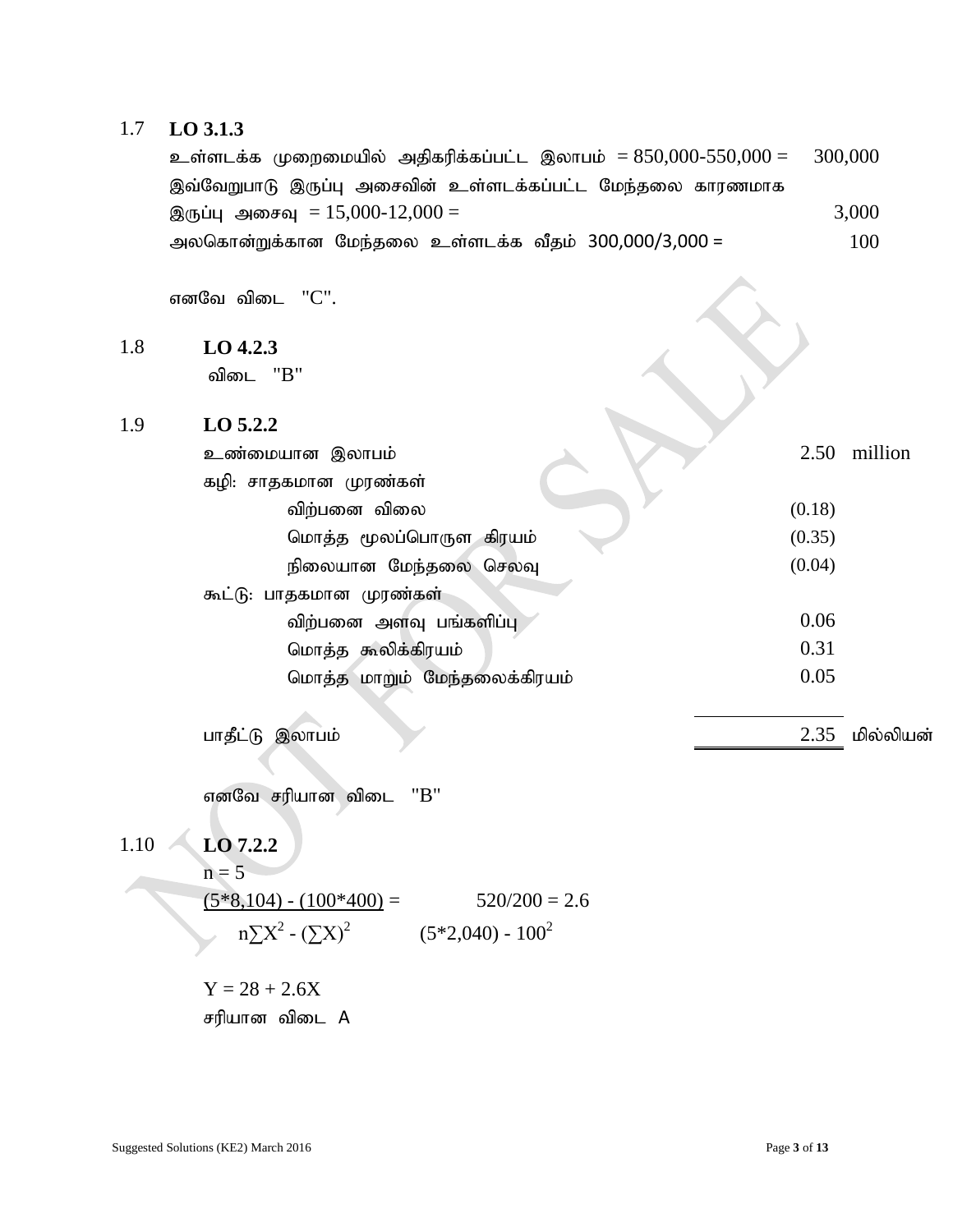## 2.1 **LO 1.2.1/1.2.2**

| (a) | சரி  | (d) | சரி  |
|-----|------|-----|------|
| (b) | சரி  | (e) | பிழை |
| (c) | பிழை | (f) | சரி  |

#### 2.2 **LO 1.4.1**

- சேவைக்கிரயவியலைப் பின்பற்றுகின்ற நிறுவனம் எவ்வித உருவச்சொத்துக்களையும் உருவாக்குவதில்லை. உதாரணமாக, போக்குவரத்து சேவை. (உருவமற்றது) சேவைக்கிரயவியலில் மூலப்பொருள் பாவனை மிகவும் குறைவு. மேலும் சேவைக்கான
- கிரயத்தைப் பெருமளவில் கொண்டிருக்கும். அலகொன்றுக்கான கிரயம் (மின்சாரம்) அல்லது கலப்புக்கிரய அலகு (ஒரு
- வைத்தியசாலையில் நோயாளியொருவருக்கான கிரயம்) மிகவும் எளிமையானதாக இருக்கும்.
- கிரயங்கள் எப்போதும் காலஅடிப்படையில் கணக்கிடப்படுகின்றது.
- சேவைக்கிரயவியல் உள்ளக ரீதியாக அளிக்கப்படுகின்ற சேவைகளுக்காக (உதாரணம் வைத்தியசாலை) அல்லது வெளியக ரீதியாக (போக்குவரத்து சேவை) உபயோகிக்கப்படலாம்.
- $\blacksquare$  ஒத்ததன்மை பல்வேறு வாடிக்கையாளர்களுக்காக ஒரே நேரத்தில் சேவையாற்றப்பட முடியும். உதாரணம்:மின்சாரம், பயிறசி வகுப்பு.
- வேறுபட்ட தன்மை சேவை வேறுபட்டதாகவும் ஒப்பிட முடியாததாகவும் இருககும். போக்குவரத்து சேவை, வைத்தியசாலை சேவை.
- விரைவில் அழியக்கூடியது எதிர்காலத்திற்காக சேமிக்க முடியாது.

## 2.3 **LO 1.4.2**

| நேர் மூலப்பொருள்கள் $(3*500)$              | 1,500 |
|--------------------------------------------|-------|
| நேர்க்கூலி (250*4)                         | 1,000 |
| உற்பத்தி மேந்தலைகள் $(4,000,000/20,000*4)$ | 800   |
| உற்பத்திக்கிரயம்                           | 3,300 |
| விற்பனை விநியோக மேந்தலைகள் (3mn/6mn*3300)  | 1,650 |
| வேலைக்கான மொத்தக்கிரயம்                    | 4,950 |
| குறித்த இலாபம் (20%)                       | 990   |
| தாக்கல் செய்யப்பட வேண்டிய விலை             | 5.940 |

#### 2.4 **LO 3.1.2/3.1.1**

| $(500,000 - 50,000)/10,000 =$<br>இயந்திர மணித்தியாலமொன்றுக்கான கிரயம் = | 45 |
|-------------------------------------------------------------------------|----|
| திருத்தமும் பராமரிப்பும்                                                |    |
| வலு $2.50 * 10$                                                         |    |
| மணித்தியால வீதம்                                                        | 78 |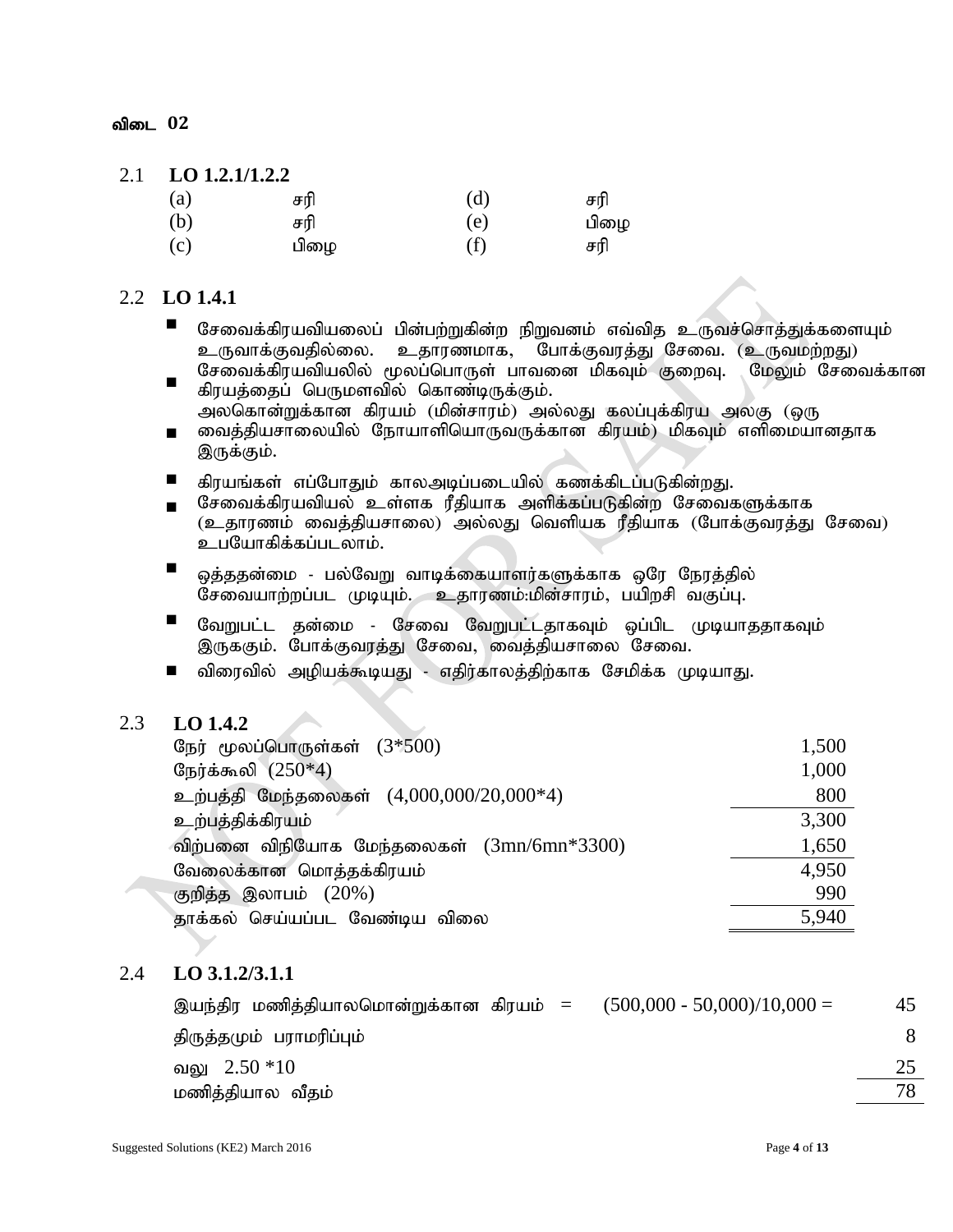# 2.5 **LO 3.2.1** ■

- நிலையான மேந்தலைகள் குறுங்காலத்தில் நிலையானவை எனக்<br>கருதப்படுகின்றன. எனினும், இது சில மூலக்கூறுகளைக் கொண்டுள்ளது. இவை எனினும், இது சில மூலக்கூறுகளைக் கொண்டுள்ளது. இவை வெளியீட்டை விட வெவ்வேறுபட்ட கிரய ஓட்டுனர்களின் அடிப்படையில் வேறுபடும்.
- $\rm ABC$  முறைமை ஒவ்வொரு உற்பத்திப்பொருளினாலும் உபயோகிக்கப்படுகின்ற இவ்<br>கிரய ஒட்டுனர்களின் அடிப்படையில் ஒவ்வொரு உற்பத்திப்பொருளுக்கும் கிரய ஓட்டுனர்களின் அடிப்படையில் ஒவ்வொரு உற்பத்திப்பொருளுக்கும்<br>நிலையான உற்பத்தி மேந்தலைகளை ஒதுக்கி இத்தகைய நடவடிக்கைகளை இத்தகைய நடவடிக்கைகளை அடையாளம் காண எத்தனிக்கிறது.
- எனவே ABC முறைமை உற்பத்திப்பொருள்களுக்கு உற்பத்தி மேந்தலைகளை மிக நம்பகமான வழியில் ஒதுக்குவதுடன் இதன் காரணமாக உற்பத்திப்பொருளுக்கு சரியான விலையிடலை மேற்கொள்ள உதவுகிறது.

#### 2.6 **LO 3.2.2**

| இயந்திர பராமரிப்புக் கிரயம் $(3mn/30,000)*0.5 =$             | 50.00 |
|--------------------------------------------------------------|-------|
| மூலப்பொருள் கட்டளைக்கிரயம் $(1.5\text{mn}/1500)$ * $0.002 =$ | 2.00  |
| உற்பத்திப்பொருள் P இன் அலகொன்றுக்கான நியம நிலையான கிரயம்     | 52.00 |

#### 2.7 **LO 7.1.2**

- $\left( \begin{matrix}a\end{matrix} \right)$  அடுத்த வருடத்திற்கான வாடகைச்செலவு ஒரு மாறக்கூடிய கிரயமல்ல. இது அடிப்படையில் இவ்வருடம் எவ்வளவு செலுத்தினோமோ அதிலேயே தங்கியுள்ளது. மறுபுறம் கூறின், அடுத்த வருட வாடகை இவ்வருட வாடகையுடன் ஒரு குறிப்பிட்ட<br>அதிகரிப்பைக் கொண்டதாக அமையும். இங்கு அதகரிக்கும் பாதீடிடல் மிக அதிகரிப்பைக் கொண்டதாக அமையும். இங்கு அதகரிக்கும் பாதீடிடல் மிக விரும்பத்தக்கது.
- $^{(b)}$  பயிற்சியும் அபிவிருத்தியும் மாறக்கூடிய இயல்பினையுடையது. அடுத்த<br>வருடக்கிற்கான பல்வேறு பயிற்சிக்கிட்டங்களும் இவ்வருடக்கிற்கான பயிற்சித்திட்டங்களும் இவ்வருடத்திற்கான பயிற்சித்திட்டங்களை அடிப்படையாகக் கொண்டமைந்திரா. இது அடுத்த வருடத்திற்கான தேவையின் நிமித்தம் தீர்மானிக்கப்படும். எனவே, இத்தகைய<br>செலவினங்களுக்கு பாகீடுகளைக் கயாரிப்பகற்கு ப'ச்சிய அடிப்படை பாகீடிடல் செலவினங்களுக்கு பாதீடுகளைத் தயாரிப்பதற்கு ப'ச்சிய அடிப்படை மிக பொருத்தமானது.

#### 2.8 **LO 7.2.1**

 $y = 26,000 + 3,100x$ 

மார்ச் 2016 இல் முடிவடைந்த காலாண்டு = 9வது காலம் ஜவூன்  $2016$  இல் முடிவடைந்த காலாண்டு =  $10$ வது காலம்

எனவே, இவ் இரு காலாண்டுகளுக்குமான விற்பனை வருமாறு:

|               |        |      | பருவகாலம் விற்பனை (அலகுகள்) |
|---------------|--------|------|-----------------------------|
| மார்ச் $2016$ | 53,900 | 70%  | 37,730                      |
| ஜவூன் 2016    | 57,000 | 120% | 68,400                      |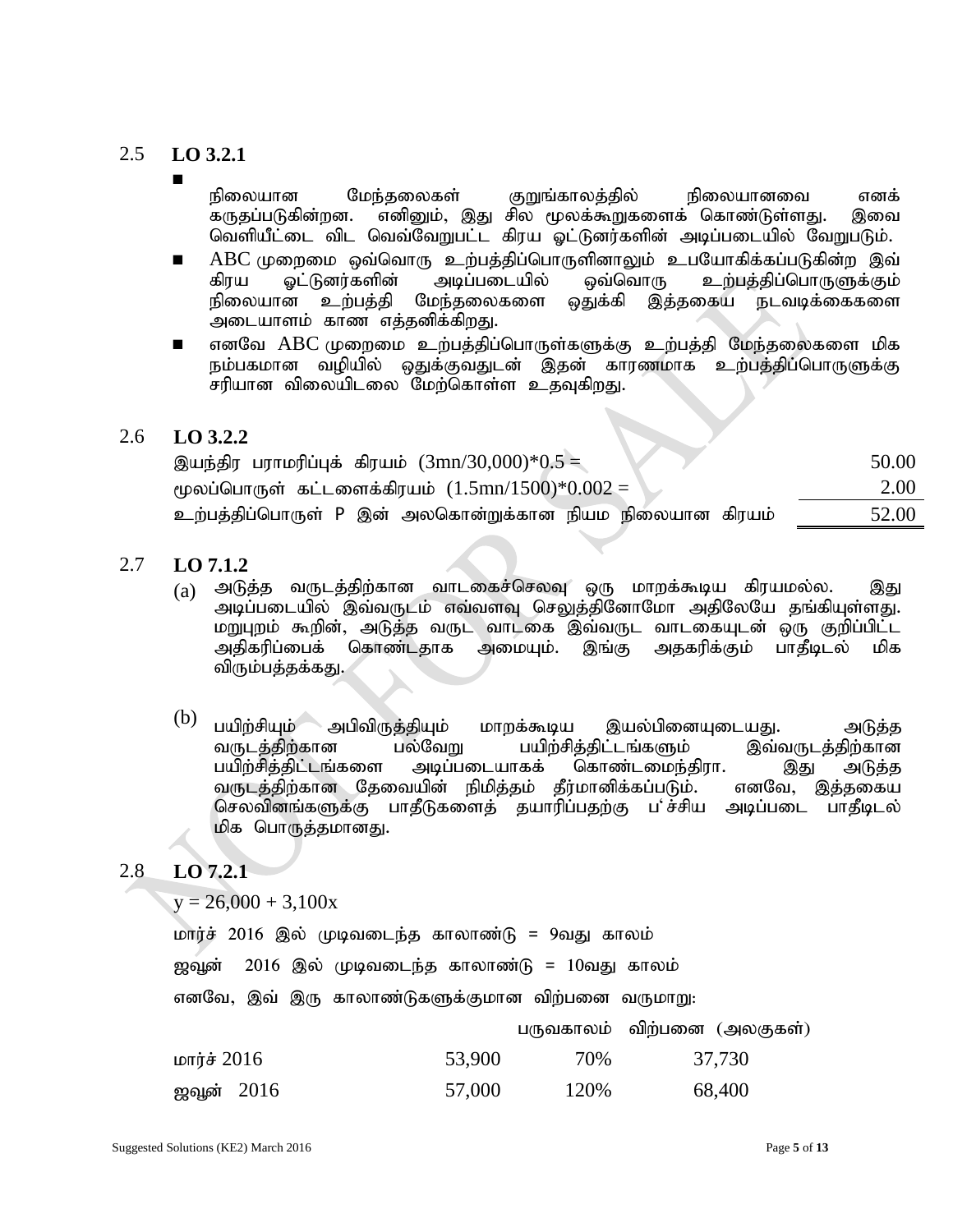# 2.9 **LO 7.3.1**

|                                          | மே 01/05/2016 | ஜவூன் 16/06/2016 |  |
|------------------------------------------|---------------|------------------|--|
| காசு விற்பனை (30% *570,000)              | 171,000       | 186,000          |  |
| கடன்பட்டோர் - மார்ச் (500,000*70%*80%)   | 280,000       | 336,000          |  |
| கடன்பட்டோர் - ஏப்ரில் $(600,000*70*20%)$ | 84,000        | 79,800           |  |
| மொத்த பெறுவனவுகள்                        | 535,000       | 601,800          |  |
|                                          |               |                  |  |

2.10 **LO 7.4.1**

|            | நெகிழ்ச்சிப் பாதீடு | உண்மைக்கிரயம் | முரண்         |                 |
|------------|---------------------|---------------|---------------|-----------------|
| DM         | 840,000             | 936,000       | 96,000 பாதகம் |                 |
| DL         | 648,000             | 732,000       | 84,000 பாதகம் |                 |
| <b>VOH</b> | 144,000             | 132,000       |               | $12,000$ சாதகம் |

).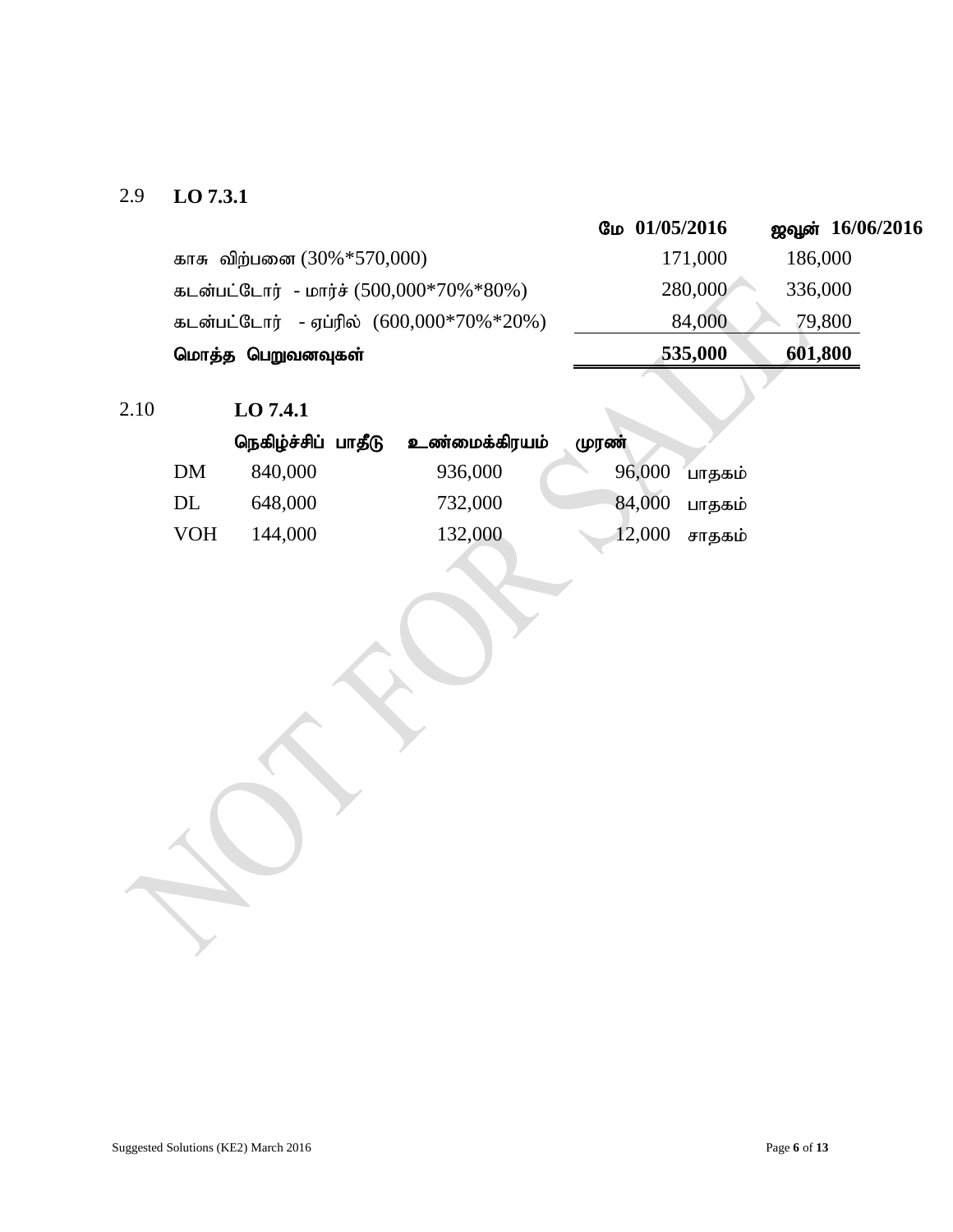(b)

## **LO 1.1.1/1.1.2/1.1.3**

- $\mathbf{u}^{(a)}$   $\blacksquare$  குறுங்காலத்தில் நிலையான மேந்தலைகள் நிலையானவை. மேலும் இவை உற்பத்தி மட்ட மாற்றத்திற்கேற்ப மாற்றமடையா.<br>அலகொன்றுக்கான இலாபம் நிலையான
	- ூலாபம் நிலையான மேந்தலைக்கிரயத்தையும்<br>முகாமை எத்தகைய தீர்மானத்தை எடுத்தாலும் இது உள்ளடக்குகிறது. மாற்றமடையா.
	- ஆனால், அலகொன்றுக்கான பங்களிப்பு மாறும் கிரயத்தை மாத்திரம்<br>உள்ளடக்கும். இவை உற்பத்தி மட்ட மாற்றத்திற்கேற்ப மாற்றமடையும். மாற்றத்திற்கேற்ப மாற்றமடையும். எனவே, இவை குறுங்காலத்தில் மாறுகின்றன.
	- இதற்கேற்ப. முகாமை எடுக்கப்படுகின்ற தீர்மானம் குறுங்காலத்தில் பங்களிப்பை<br>அதிகரிக்கின்றதா இல்லையா என்பதை அறியுமுகமாக குறுங்காலத்தில் அதிகரிக்கின்றதா நிலையான வருமானம் / கிரயம் என்பவற்றிலும் பார்க்க மாறும் வருமானம்<br>மற்றும் கிரயத்தை மாத்திரம் கவனத்தில் கொள்ளல் வேண்டும். மாத்திரம் கவனத்தில் கொள்ளல் வேண்டும்.

|                                      | <u>ரூபா.</u><br>'000 | <u>ரூபா.</u> |
|--------------------------------------|----------------------|--------------|
| ஆகக்கூடியது 85,000 அலகுகளில்         | 57,500               |              |
| படிமுறைக்கிரயம்                      | (5,000)              |              |
| 80,000 அலகுகளிற்கு கீழ் ஒழுங்கானது   | 52,500               |              |
|                                      |                      |              |
| ஆகக்குறைந்தது 55,000 அலகுகளில்.      | 37,500               |              |
| மொத்த மாறும்கிரயம்                   |                      |              |
| $(85,000 - 55,000) = 30,000$ அலகுகள் | 15,000               |              |
|                                      |                      |              |

அலகொன்றுக்கான மாறும் கிரயம்  $(15$ மில்லியன்  $/30,000)$ 500

|                                           |         | $^{\textregistered}$ |
|-------------------------------------------|---------|----------------------|
|                                           | @75,000 | 90,000               |
| மாறும் கிரயம் அலகொன்றுக்கு ரூபா 500 வீதம் | 37,500  | 45,000               |
| நிலையான கிரயம்                            | 10,000  | 10,000               |
| படிமுறை நிலையான கிரயம்                    |         | 5,000                |
| மொத்தக்கிரயம்                             | 47,500  | 60,000               |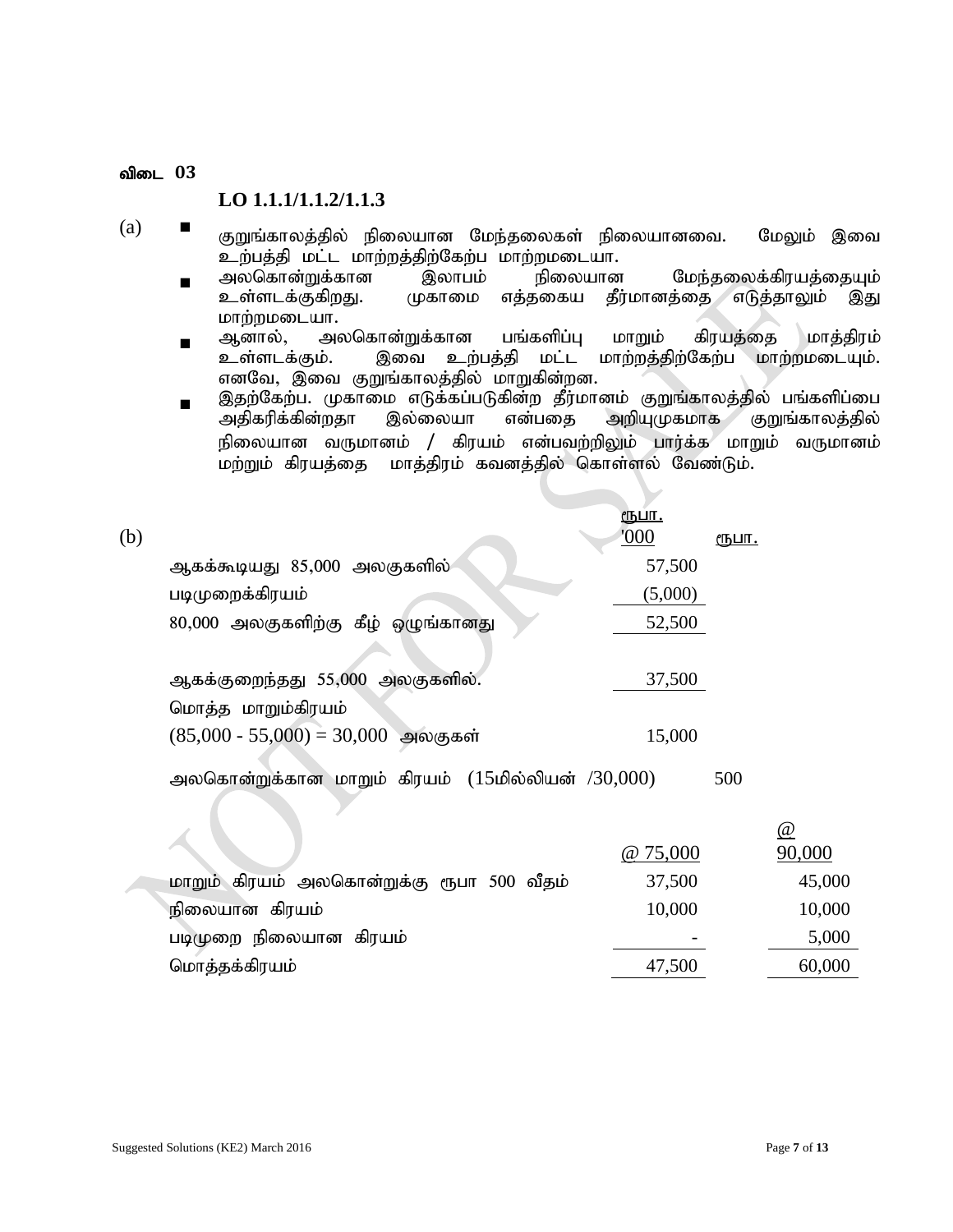## **LO 2.4.1/2.4.2**

(a)

| விற்பனை<br>விலை<br>(ҦШТ. | மாறும்<br>கிரயம்<br>(ҦШТ. | அலகொன்<br>றுக்கான<br>பங்களிப்பு<br>(ҦШТ. | விற்பனைத்தொ<br>கை | மொத்த<br>பங்களிப்பு<br>(ҦШП<br>(000) | நிலையா<br>ன கிரயம்<br>₹ҦШП<br>(000) | இலாபம்<br>₹ҦШП<br>(000) | இவை<br>ணந்த<br>நிகழ்த<br>கவு | எதிர்பார்க்க<br><b>ÙULL</b><br>இலாபம்<br>ரூபா (000) |
|--------------------------|---------------------------|------------------------------------------|-------------------|--------------------------------------|-------------------------------------|-------------------------|------------------------------|-----------------------------------------------------|
| 1000(0.6)                | 900                       | 100                                      | 100,000(0.6)      | 10,000                               | (12,000)                            | (2,000)                 | 0.36                         | (720.00)                                            |
| 1000(0.6)                | 900                       | 100                                      | 120,000 (0.4)     | 12,000                               | (12,000)                            |                         | 0.24                         |                                                     |
| 1200(0.4)                | 900                       | 300                                      | 100,000(0.8)      | 30,000                               | (12,000)                            | 18,000                  | 0.32                         | 5,760.00                                            |
| 1200(0.4)                | 900                       | 300                                      | 120,000 (0.2)     | 36,000                               | (12,000)                            | 24,000                  | 0.08                         | 1,920.00                                            |
|                          |                           |                                          |                   |                                      |                                     |                         | 1.00                         | 6,960.00                                            |

1.00 ஒவ்வொரு பெறுபேற்றுக்கும் 01 1/4 புள்ளிகள் = மொத்தம் 5 புள்ளிகள்

## மாற்றுவழி $01$

|             | $P=1000(0.6)$    | $P=1200(0.4)$    |                                        |                              |                        | எதிர்பார்க்கப்பட்ட<br>இலாபம் ரூபா |           |                   |  |
|-------------|------------------|------------------|----------------------------------------|------------------------------|------------------------|-----------------------------------|-----------|-------------------|--|
|             | 120,000(0.4)     | 100,000(0.6)     |                                        | 100,000(0.8)<br>120,000(0.2) |                        |                                   | (000)     |                   |  |
| $VC=900$    |                  | (2,000,000)      | 24,000,000                             |                              | 18,000,000             |                                   | 6,960,000 |                   |  |
|             | $(0.6*0.4)=0.24$ | $(0.6*0.6)=0.36$ | $(0.4*0.2)=0.08$                       |                              | $(0.4*0.8)=0.32$       |                                   |           |                   |  |
|             |                  |                  |                                        |                              |                        |                                   |           |                   |  |
| மாற்றுவழி 2 |                  | மாறும் கிரயம்    | அலகொன்றுக்<br>கான<br>المسترهب للمتعدين | மொத்த<br>பங்களிப்பு ரூபா     | நிலையான<br>கிரயம் ரூபா | இலாபம்<br>$(0.000)$ $(0.1)$       | இணைந்த    | المستبطئة فسيشاهض |  |

| VC=900                   |                                                   |                                                                      |                          |                                            |                                   |                                 |                          |                     | 6,960,000                                   |
|--------------------------|---------------------------------------------------|----------------------------------------------------------------------|--------------------------|--------------------------------------------|-----------------------------------|---------------------------------|--------------------------|---------------------|---------------------------------------------|
|                          | $(0.6*0.4)=0.24$                                  | $(0.6*0.6)=0.36$ $(0.4*0.2)=0.08$ $(0.4*0.8)=0.32$                   |                          |                                            |                                   |                                 |                          |                     |                                             |
|                          |                                                   |                                                                      |                          |                                            |                                   |                                 |                          |                     |                                             |
| மாற்றுவழி 2              |                                                   |                                                                      |                          |                                            |                                   |                                 |                          |                     |                                             |
|                          |                                                   |                                                                      | மாறும் கிரயம்<br>(ПУЦПТ. | அலகொன்றுக்<br>கான<br>பங்களிப்பு<br>стъціт. | மொக்க<br>பங்களிப்பு ரூபா<br>(000) | நிலையான<br>கிரயம் ரூபா<br>(000) | இலாபம்<br>(Пушт (000)    | இணைந்த<br>நிகழ்தகவு | எதிர்பார்க்கப்பட்<br>ட இலாபம் ரூபா<br>(000) |
| $SG-01$                  |                                                   | 120,000(0.4)                                                         | 900                      | 100                                        |                                   | 12,000<br>12,000                | $\overline{\phantom{a}}$ | 0.24                | $\overline{\phantom{a}}$                    |
|                          | Rs. 1,000(0.6)                                    | 100,000(0.6)                                                         | 900                      | 100                                        | 10,000                            | 12,000                          | (2,000)                  | 0.36                | (720)                                       |
|                          |                                                   |                                                                      |                          |                                            |                                   |                                 |                          |                     |                                             |
|                          |                                                   | 120,000(0.2)                                                         | 900                      | 300                                        | 36,000                            | 12,000                          | 24,000                   | 0.08                | 1,920                                       |
|                          | Rs.1,200(0.4)                                     | 100,000(0.8)                                                         | 900                      | 300                                        | 30,000                            | 12,000                          | 18,000                   | 0.32                | 5,760                                       |
|                          |                                                   |                                                                      |                          |                                            |                                   |                                 |                          |                     | 6,960                                       |
|                          | $($ b) எதிர்பார்க்கப்பட்ட இலாபம் = ரூபா.6,960,000 |                                                                      |                          |                                            |                                   |                                 |                          |                     |                                             |
|                          |                                                   |                                                                      |                          |                                            |                                   |                                 |                          |                     |                                             |
|                          |                                                   | $(C)$ 2 மில்லியனுக்கு மேல் இலாபத்தை அடைவதற்கான நிகழ்தகவு $0.32(32%)$ |                          |                                            |                                   |                                 |                          |                     |                                             |
|                          | இலாபம் 60% ஐ விடக் குறைவு.                        | எனவே உற்பத்திப்பொருள் சந்தைக்கு அறிமுகப்படுத்தப்படக்கூடாது.          |                          |                                            |                                   |                                 |                          |                     |                                             |
| $ (d)$ 1-0.36= 0.64(64%) |                                                   |                                                                      |                          |                                            |                                   |                                 |                          |                     |                                             |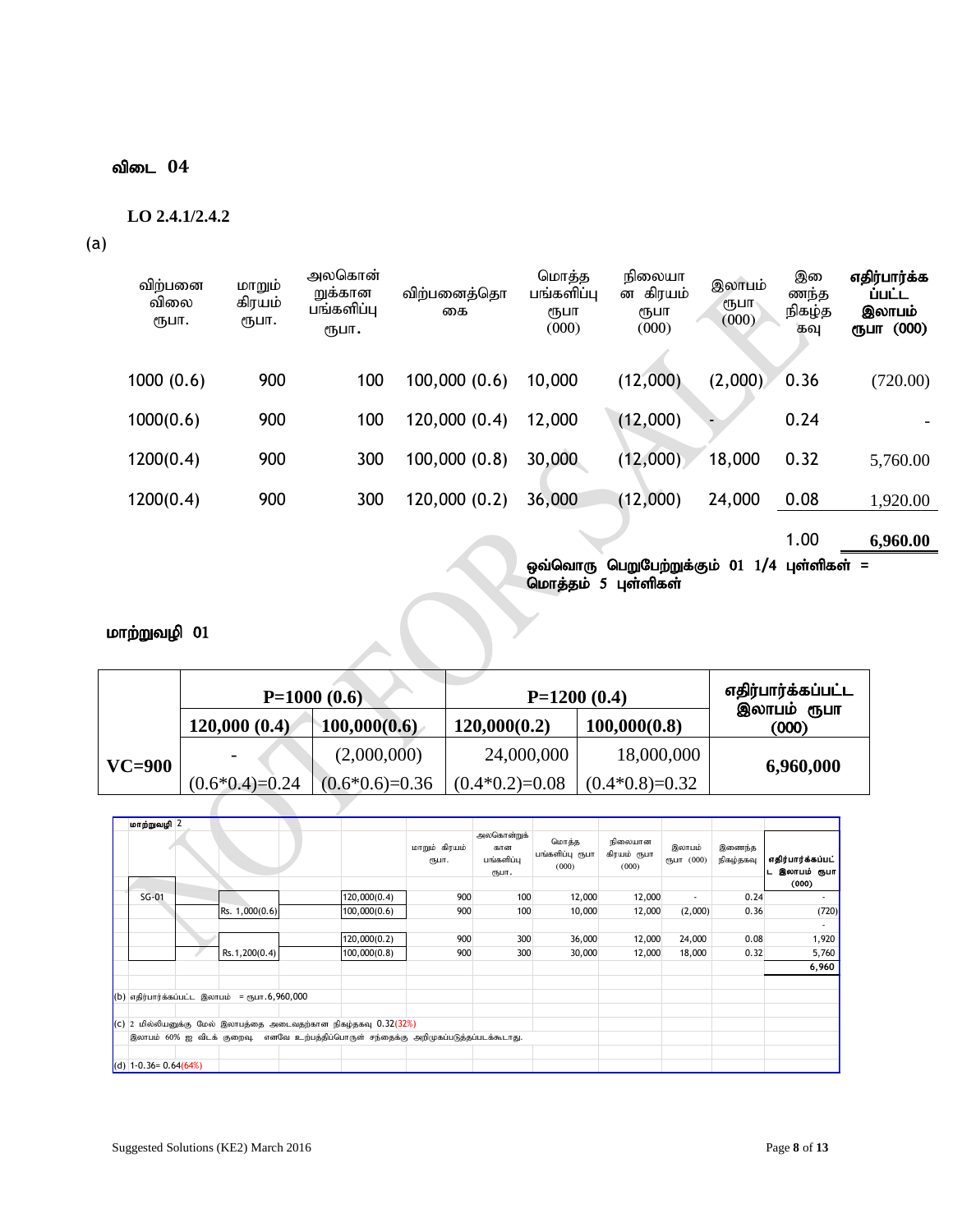#### **LO- 5.1.5/5.1.2**

இது இருப்பு மதிப்பீடு, விலையிடல் போன்ற முகாமைத்துவ

- $(a)$ தீர்மானங்களிற்கான அலகொன்றுக்கான கிரயத்தை மதிப்பிடுகின்றது.
	- இது முகாமைக்கு சவால் விடும் இலக்குகளை அளித்து
	- அவர்களை ஊக்குவிக்கும்.
	- இது பாதீட்டை அமைப்பதற்கும், எதிர்கால
	- எதிரவுகூறலுக்கும் உதவுகிறது.
	- இது முகாமையின் செயற்திறனை மதிப்பீடு செய்வதற்கு
	- உதவுகிறது.
	- இது எதிர்பார்க்கப்பட்ட மட்டங்களில் இருந்து ஏற்படும்
	- விலகல்களைச்சுட்டிக்காட்டும் ஒரு கட்டுப்பாட்டுச்சாதனமாக செயற்படுகின்றது.
- $(b)$  உன்னத / இலட்சிய நியமங்கள்

இவை சேதாரம், இழப்பு நேரம், இயந்திர பழுது என்பன அற்ற ப'ரணமான வேலை நிபந்தனைகளை அடிபபடையாகக் கொண்டவை. இலட்சிய நியமங்கள் எப்போதும் உண்மைப்பெறுபேற்றுடன் பாதகமான முரண்களைத் தருமாதலால், ஊழியர்களின் உற்சாகத்தைக் குறைத்து விடும்.

அடையக்கூடிய நியமங்கள்

இத்தகைய நியமங்கள் நியம அளவுவேலை வினைத்திறனாக மேற்கொள்ளப்படுகின்றது, இயந்திரங்கள் சரியான முறையில் இயக்கப்படுகின்றன, மூலப்பொருள்கள் விரயத்திற்கும், வினைத்திறனின்மைக்கும் சில படிகளை அனுமதித்த பின்னர் முறையாகப் பயன்படுத்தப்படுகின்றன எனும் அடிப்படையில் நிர்ணயிக்கப்படுகின்றன.

- (c) இங்கு சுட்டிக்காட்டியதைப்போன்று ஒரு அலகு வெளியீட்டிற்கான<br>உள்ளீட்டை தெளிவாகக் கூற முடியுமிடத்தும், திரும்பத்திரும்ப உள்ளீட்டை தெளிவாகக் கூற முடியுமிடத்தும், திரும்பத்திரும்ப<br>மேற்கொள்ளும் செயற்பாட்டிற்கும் நியமக்கிரயவியல் அதிக செயற்பாட்டிற்கும் நியமக்கிரயவியல் அதிக பொருக்கமுடையது.
	- எனினும், சேவை நிறுவனங்களில் அளவிடக்கூடிய கிரய அலகை நிறுவுவது கடினம்.<br>சில சேவை
	- நிறுவனங்களில் ஒவ்வொரு கிரய அலகும் ஒன்றிலிருந்தொன்று வேறுபட்டது.
		- சேவை நிறுவனங்களில் பெரும்பான்மை மனித வள கிரயம் / மனிதவள ஈடுபாடு கொண்டது. அதனால், வெளியீடு எப்போதும் ஒரே<br>தாநிலையில் இருக்காது. அக்துடன், அதனை எதிரவு கூறுவதும் இருக்காது. அத்துடன், அதனை எதிரவு கூறுவதும் கடினம்.
			- மேற்குறிப்பிட்ட நடைமுறைச்சிக்கல்கள் காரணமாக, சேவை நிறுவனங்களில் நியமக்கிரயவியலின் பிரயோகம் குறைவு.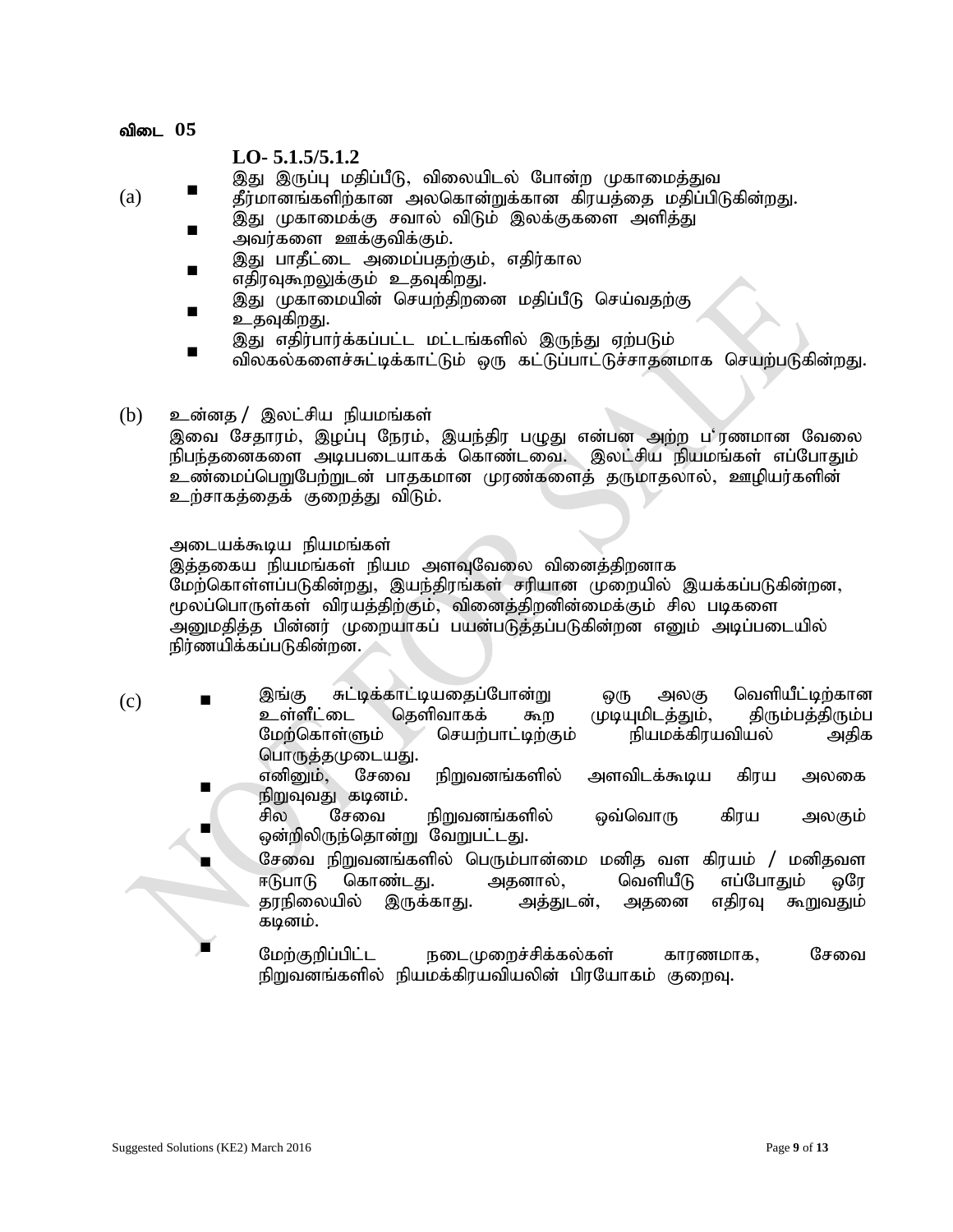## **LO- 4.1.1/4.2.1**

(a)

|     |                                                     | <b>Rs</b>         |              |        |
|-----|-----------------------------------------------------|-------------------|--------------|--------|
|     | கடனின் முதல்தொகை                                    | 500,000           |              |        |
|     | 5 வருடங்களிற்கான வட்டி வருடாந்தம் 12% வட்டியில் (X) | 300,000           | $\mathsf{X}$ |        |
|     |                                                     |                   |              |        |
|     | முதலும் வட்டியும் (Y)                               | 800,000           |              |        |
|     |                                                     |                   |              |        |
|     |                                                     |                   |              |        |
|     | தவணைக்கட்டண பெறுமதி (Z = Y/20)                      | 40,000            | Z            |        |
| (b) | காலாண்டுக் கழிவிடற்காரணி = 500,000/40,000           | 12.5000           |              |        |
|     | 20 காலப்பகுதிகளிற்குத் தொடர்புடைய வட்டி வீதம்       | 5%                |              |        |
|     | (அட்டவணைகளிலிருந்து)                                | 20%               |              |        |
|     | வருடாந்த பயனுறுதிமிக்க வட்டி வீதம் (5% x 4)         |                   |              |        |
|     |                                                     |                   |              |        |
|     |                                                     | 500,000           | வட்டி        | முதல்  |
| (c) | கடன் தொகை<br>வட்டி Q1 (500,000 x 20% / 4)           | 25,000            |              |        |
|     | மீள்கொடுப்பனவு (தவணைக்கட்டணம் 1 )                   | (40,000)          | 25,000       | 15,000 |
|     |                                                     | 485,000           |              |        |
|     | வட்டி Q2 (485,000 x 20% / 4)                        | 24,250            |              |        |
|     |                                                     |                   |              |        |
|     | மீள்கொடுப்பனவு (தவணைக்கட்டணம் 2 )                   | (40,000) 24,250   |              | 15,750 |
|     |                                                     | 469,250           |              |        |
|     | வட்டி Q3 (500,000 x 20% / 4)                        | 23,463            |              |        |
|     | மீள்கொடுப்பனவு (தவணைக்கட்டணம் 3 )                   | $(40,000)$ 23,463 |              | 16,538 |
|     |                                                     | 452,713           |              |        |
| (d) | காலாண்டு கொடுப்பனவுகளிற்கான AER (12% / 4)           | 3%                |              |        |
|     | காலாண்டுக் கழிவிடற்காரணி = 500,000/40,000           | 12.5000           |              |        |
|     | காலங்களின் எண்ணிக்கை / தவணைக்கட்டணங்கள்             |                   |              |        |
|     | (அட்டவணைகளிலிருந்து)                                | 16                |              |        |
| (e) | மொத்த மீள்கொடுப்பனவு (40,000 x 16)                  | 640,000           |              |        |
|     | 4 வருடங்களிற்கான வட்டி (640,000 - 500,000)          | 140,000           |              |        |
|     | எளிய வட்டி வீதம் (140,000/4/500,000)                | 7.00%             |              |        |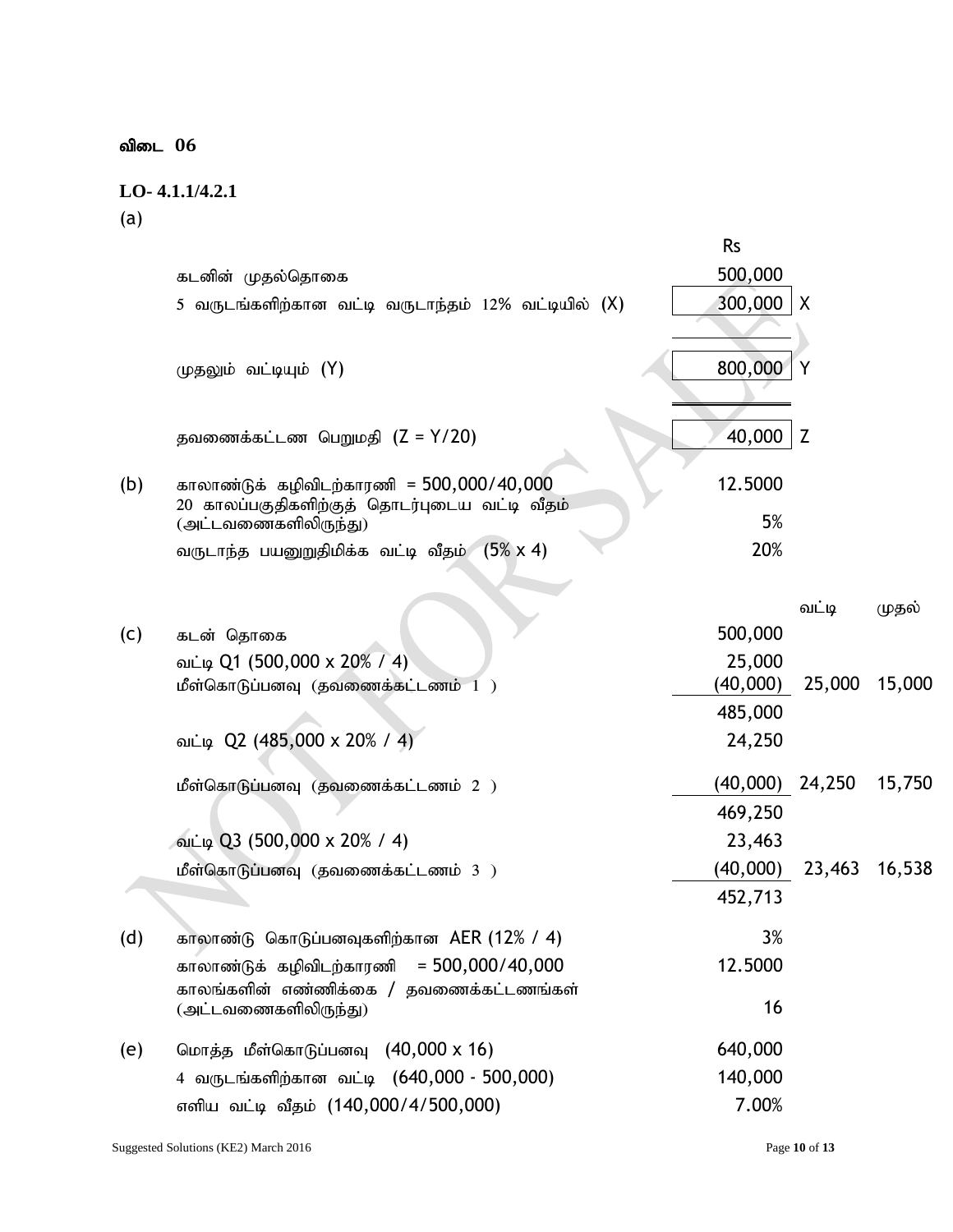| விடை | 07                                                      |                  |                      |                  |                                                  |  |  |  |  |
|------|---------------------------------------------------------|------------------|----------------------|------------------|--------------------------------------------------|--|--|--|--|
|      | LO - 2.1.1/2.2.1/6.1.1/6.2.1                            |                  |                      |                  |                                                  |  |  |  |  |
|      | குறிக்கப்பட்ட எல்லை M ஆக இருக்கும் எனக் கொள்க           |                  |                      |                  |                                                  |  |  |  |  |
| (a)  |                                                         |                  | கொள்வனவு             |                  |                                                  |  |  |  |  |
|      |                                                         |                  | கிரயம்               | வருமானம்         |                                                  |  |  |  |  |
|      | இருப்பு நட்டங்கள்                                       |                  | 5                    | $\boldsymbol{0}$ |                                                  |  |  |  |  |
|      | கழிவு விற்பனைகள்                                        |                  | 20                   |                  | $20x0.75x(1+M) = 15(1+M)$                        |  |  |  |  |
|      | சாதாரண விற்பனைகள்                                       |                  | 75                   | $75(1 + M)$      |                                                  |  |  |  |  |
|      | மொத்த இருப்பு                                           |                  | 100                  | $90(1 + M)$      |                                                  |  |  |  |  |
|      | ஆகையால் மொத்த இலாபம் 40%                                |                  |                      |                  |                                                  |  |  |  |  |
|      | $90(1 + M) - 100$                                       |                  | 0.4                  |                  |                                                  |  |  |  |  |
|      | $90(1 + M)$                                             |                  |                      |                  |                                                  |  |  |  |  |
|      | $M =$<br>0.85                                           | =                | 85%                  |                  |                                                  |  |  |  |  |
| (b)  | மொத்த கொள்வனவு ரூபா 100,000 ஆயின்                       |                  |                      |                  |                                                  |  |  |  |  |
|      |                                                         |                  | கிரயம் (ரூபா<br>000) |                  | வருமானம்<br>$($ <sub>(</sub> $\pi$ ) $\pi$ '000) |  |  |  |  |
|      | நட்டங்கள்                                               |                  | 5                    |                  | 0                                                |  |  |  |  |
|      | கழிவு விற்பனைகள்                                        |                  | 20                   | $15 \times 1.85$ | 27.75                                            |  |  |  |  |
|      | சாதாரண விற்பனைகள்                                       |                  | 75                   | 75 x 1.85        | 138.75                                           |  |  |  |  |
|      |                                                         |                  | 100                  |                  | 166.5                                            |  |  |  |  |
|      | மொத்த இலாபம்<br>$\sim$ $=$                              | $66.5 / 166.5 =$ |                      | 40%              |                                                  |  |  |  |  |
| (c)  |                                                         |                  | தொகை                 | விலை             | கிரயம்                                           |  |  |  |  |
|      | சாதாரண எரிபொருள்                                        |                  | 100                  | 100              | 10000                                            |  |  |  |  |
|      | அதியுயர்ரக எரிபொருள்                                    |                  | 80                   | 125              | 10000                                            |  |  |  |  |
|      | கிரயத்தில் வேறுபாடில்லை.                                |                  |                      |                  |                                                  |  |  |  |  |
|      | எனவே எந்தவகையான எரிபொருளும் உபயோகிக்கப்படலாம்.          |                  |                      |                  |                                                  |  |  |  |  |
| (a)  | $R = 120 + 14a - a^2$                                   |                  |                      |                  |                                                  |  |  |  |  |
|      | $dR/da = 14 - 2a$                                       |                  |                      |                  |                                                  |  |  |  |  |
|      | dR/da = 0 a = 7 ஆக இருக்கும்போது                        |                  |                      |                  |                                                  |  |  |  |  |
|      | வருமானத்தை உச்சப்படுத்தும் தளப்பரப்பு 7,000 சதுர அடிகள் |                  |                      |                  |                                                  |  |  |  |  |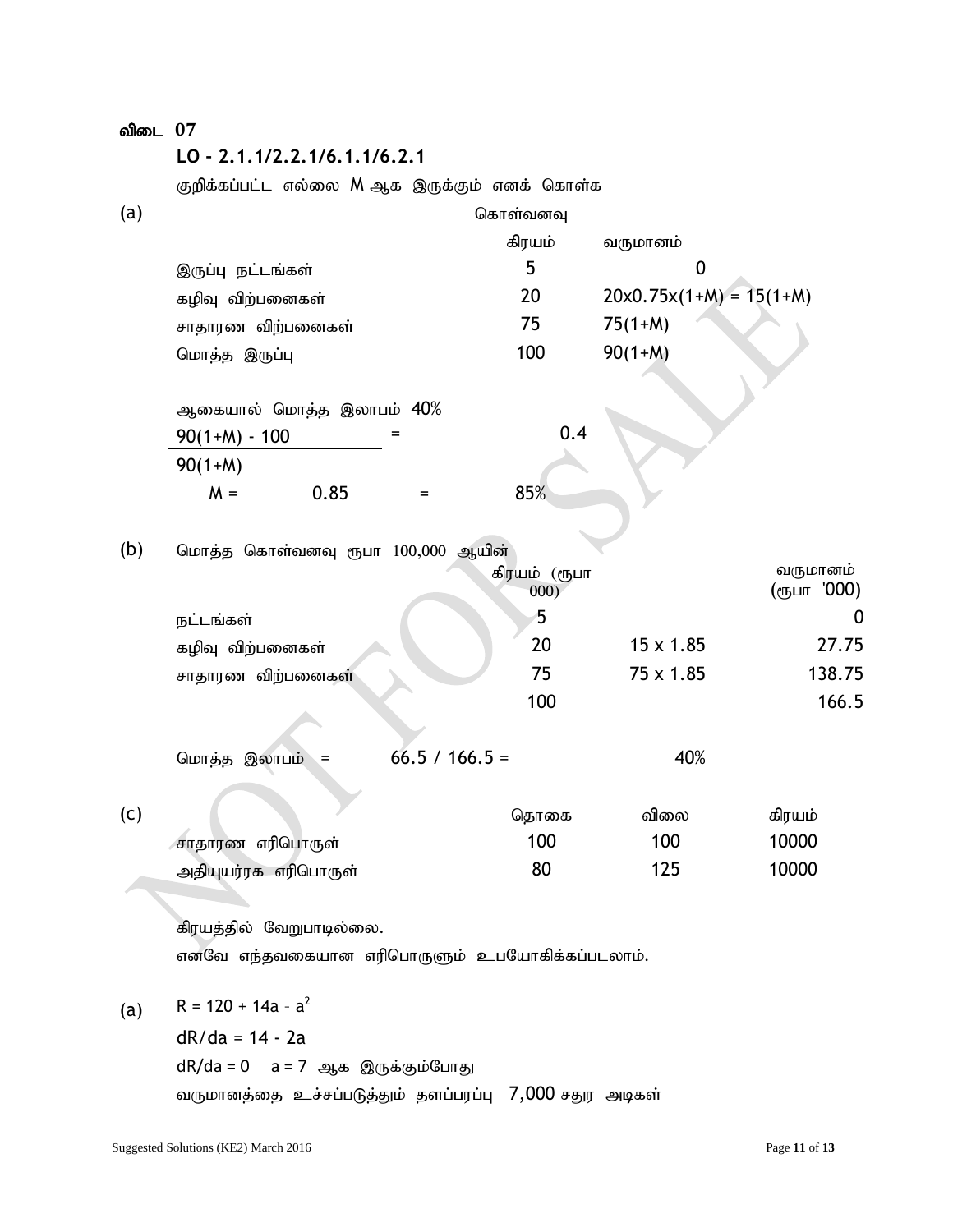- $(b)$  a = 7 ஆக இருக்கும்போது tUkhdk; 169 i.e. &gh 169,000  $f(x) = 30 + 7 = 37$  i.e.  $f(x) = 37$  i.e.  $f(x) = 37$ Njwpa tUkhdk; 132 i.e. &gh 132,000
- (c) MR = dR/da = 14 2a  $MC = dC/da = 1$ தேறிய வருமானம் = 120 + 14a - a $^2$  - (30 + a) = 90 + 13 a - a $^2$
- $(d)$  தேறிய வருமானம் உச்சப்படுத்தப்படும்போது உத்தம தளப்பரப்பு  $d(NR)/da = 13 - 2a = 0$  $a = 6.5$  i.e. 6,500 sf சதுர அடிகள்